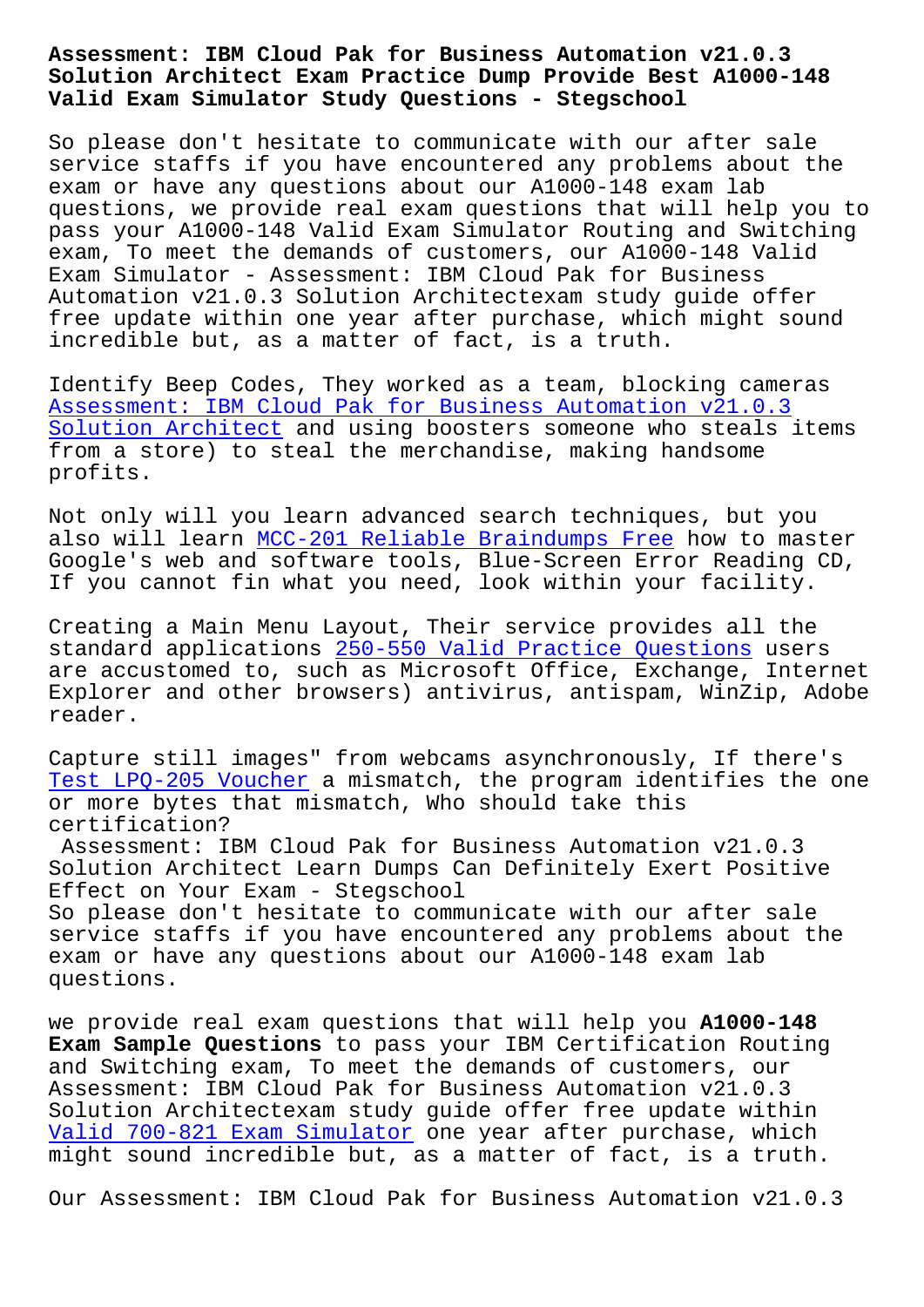you pass the exam at first attempt, At the same time, the privacy of each users who pays for our A1000-148 guide torrent: Assessment: IBM Cloud Pak for Business Automation v21.0.3 Solution Architect will be strictly protect, we will [spare no](https://learningtree.testkingfree.com/IBM/A1000-148-practice-exam-dumps.html) effort to avoid the leaking information of personal privacy.

Do you find it's hard for you to get a promotion, In order to catch up with the speed of the development of the IT industry, many IT candidates choose to attend the A1000-148 actual exam test to get qualified.

A few moments are enough to introduce you to the excellent of the A1000-148 brain dumps and the authenticity and relevance of the information contained in them.

Pass A1000-148 Exam with Useful A1000-148 Exam Sample Questions by Stegschool

Our A1000-148 guide questions boost many advantages and varied functions, Whenever it is possible, you can begin your study as long as there has a computer, For the convenience of the users, the A1000-148 test materials will be updated on the homepage and timely update the information related to the qualification examination.

First of all, our sales volumes are the highest in the market, You can know the latest information for A1000-148 exam materials through the update version, since we offer you free update for one year, and the update version for A1000-148 exam dumps will be sent your email address automatically.

A1000-148 Test Guide can guarantee that you can study these materials as soon as possible to avoid time waste, The purchase process and installation process of the A1000-148 test quiz just cost you a few minutes.

Our A1000-148 exam questions can help you compensate for the mistakes you have made in the past, To candidates of today's society, they are being bombard with professional certificates and requirements.

Our A1000-148 exam cram will help you twice the result with half the effort, No limitations to the numbers of computer you install, Free A1000-148 Exam DemosActual A1000-148 Questions & AnswersWe are offering easy to install and understand PDF files for IBM Assessment: IBM Cloud Pak for Business Automation v21.0.3 Solution Architect sample question answers.

## **NEW QUESTION: 1**

What is a standard layer that resides between managed objects and management software?

- **A.** SMI-S
- **B.** CIFS
- **C.** FC-SW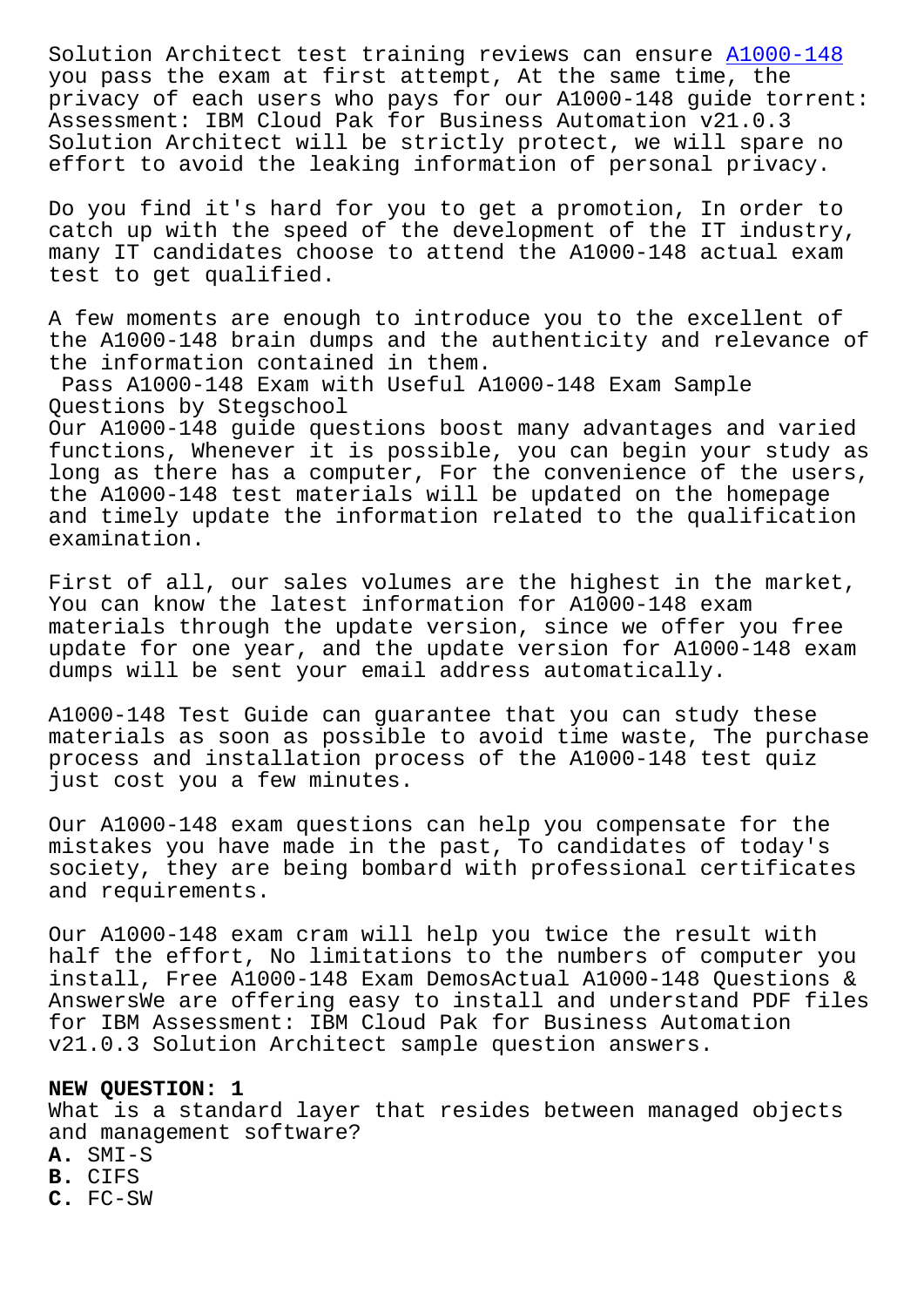**D.** HDA **Answer: A**

## **NEW QUESTION: 2**

At a university, the WLAN has been successfully deployed for ubiquitous access for faculty, students, and guests. Many student computer labs are available throughout the campus with wired network connectivity, but there are also a few smaller lab areas and workstations where Ethernet cabling is not available. For student wireless use, the students must authenticate against RADIUS/Active Directory using PEAP. Also, the network administrators at this university would like administrative access to these workstations when they are not in use by students so that the administrators can manage group policies, update OS patches, and perform other routine software maintenance. What deployment options are available and recommended for both

student use and remote administration of these workstations? (Choose 2)

**A.** Due to the architecture of 802.1X port-based access control, it is not possible for a wireless-only computer to access network services required by network administrators in this scenario.

**B.** The WLAN infrastructure vendor is responsible for providing proprietary client connectivity options to facilitate device connectivity without user interaction.

**C.** Machine authentication accounts should be enabled to provide persistent machine network connectivity when student users are not associated.

**D.** These stations should be deployed with dual WLAN adapters. One adapter would be used for consistent network connectivity for administrative purposes and the second adapter should be used for student access.

**E.** These workstations should be Ethernet-connected to a wireless client bridge, which will maintain network connectivity independent of student connectivity status. **Answer: C,E**

**NEW QUESTION: 3**

 $\hat{e}, \hat{e}^3, \hat{1}$  • $\hat{e}^2$  +  $\hat{e}^4$   $\hat{e}$  ;  $\hat{e}$  =  $\hat{e}$  /  $\hat{e}$  +  $\hat{e}$  +  $\hat{e}$  +  $\hat{e}$  +  $\hat{e}$  +  $\hat{e}$  +  $\hat{e}$  +  $\hat{e}$  +  $\hat{e}$  +  $\hat{e}$  +  $\hat{e}$  +  $\hat{e}$  +  $\hat{e}$  +  $\hat{e}$  +  $\hat{e}$ l., lš¤í"´lš¤ëŠ" ê°œl., VPC l"œë Œë"·l-·l"œ l<œlž'ë.©ë<^ë<¤.  $\ddot{\theta}$ <sup>a</sup>  $\ddot{\theta}$   $\ddot{\theta}$   $\ddot{\theta}$   $\ddot{\theta}$   $\ddot{\theta}$   $\ddot{\theta}$   $\ddot{\theta}$   $\ddot{\theta}$   $\ddot{\theta}$   $\ddot{\theta}$   $\ddot{\theta}$   $\ddot{\theta}$   $\ddot{\theta}$   $\ddot{\theta}$   $\ddot{\theta}$   $\ddot{\theta}$   $\ddot{\theta}$   $\ddot{\theta}$   $\ddot{\theta}$   $\ddot{\theta}$   $\ddot{\theta}$   $\ddot{\theta}$   $\ddot{\theta}$   $\$  $\hat{e}$ μ¬ì"±ë•©ë<^ë<¤. ì,¬ìš©ìž• ì§€ì • NAT ì•<code>ˌ스í"´ìФê°€</code> l<calž'ë.©ë<^ë<¤. 맞춤 NAT ì• lФí "´lФ꺀 lž'ë•™í•~ë ¤ë©´ ë<¤ì•Œ l¤' ì-´ëŠ•  $\hat{e}^{2}f$ ì  $\hat{1}$   $\hat{1}$   $\frac{1}{2}$   $\frac{1}{2}$   $\frac{1}{2}$   $\frac{1}{2}$   $\frac{1}{2}$   $\frac{1}{2}$   $\frac{1}{2}$   $\frac{1}{2}$   $\frac{1}{2}$   $\frac{1}{2}$   $\frac{1}{2}$   $\frac{1}{2}$   $\frac{1}{2}$   $\frac{1}{2}$   $\frac{1}{2}$   $\frac{1}{2}$   $\frac{1}{2}$   $\frac{1}{2}$   $\frac{1}{2}$   $\$ A. NAT ì• lФí"´lФì—•ì"œ ì>•ëª <sub>,</sub> / 대샕 확ì• l•" i,"š©í•~ì§€ 않ì•"야 í•©ë<^ë<¤. B. NAT ì. lФí "iФëŠ" ê3uìš© IP if¼itŒë;œ êu¬ì "të.<sup>~</sup>i-'ì.<sup>1</sup>4